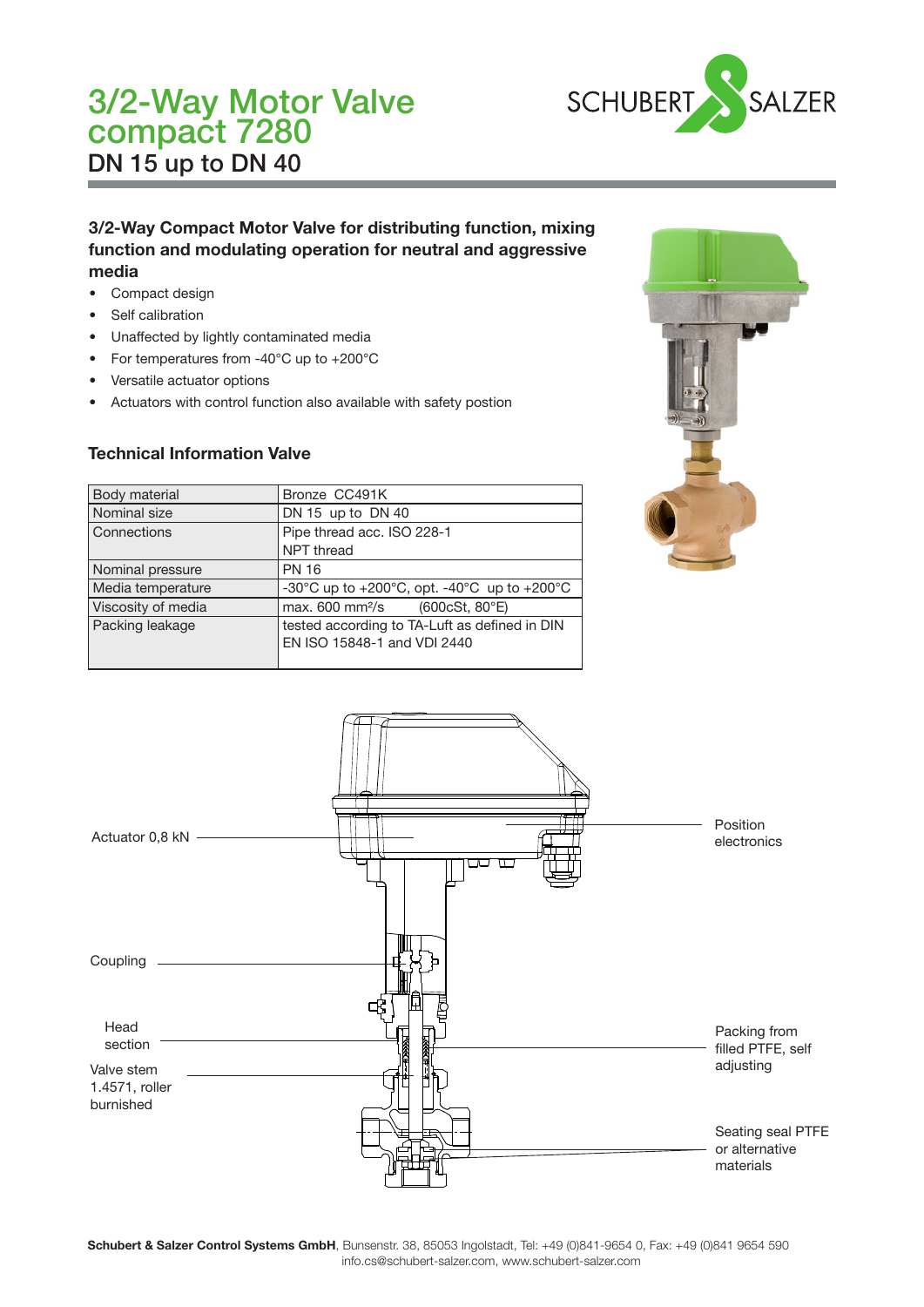

#### Technical Information CA-Actuator

| Function                          |                                    |                                                                                   | Control                                                                                 |                   |                                       | On/Off        |  |
|-----------------------------------|------------------------------------|-----------------------------------------------------------------------------------|-----------------------------------------------------------------------------------------|-------------------|---------------------------------------|---------------|--|
| Motor type                        | CA24C                              | <b>CA260C</b>                                                                     | CA24C-R                                                                                 | <b>CA260C-R</b>   | CA24                                  | CA260         |  |
| Mains connection                  | 24V AC/DC                          | 90-260V AC                                                                        | 24V AC/DC                                                                               | 90-260V AC        | 24V AC/DC                             | 90-260V AC    |  |
| Set point range                   |                                    |                                                                                   | $(0)2 - 10V / (0)4 - 20mA$                                                              |                   | 3-term <sup>**</sup>                  |               |  |
| Feedback                          |                                    |                                                                                   | (0)2-10V / (0)4-20mA                                                                    |                   | optional                              |               |  |
| Limit switch                      |                                    |                                                                                   |                                                                                         |                   |                                       | optional      |  |
| Potentiometer feedback            |                                    |                                                                                   |                                                                                         |                   |                                       | optional      |  |
| Max. switching capacity           |                                    |                                                                                   | 24V AC/DC 200 mA                                                                        |                   |                                       | 250V AC/DC 1A |  |
| Actuating speed                   |                                    |                                                                                   | $1.5 / 2 / 3$ s/mm<br>(Standard: 2 s/mm)                                                |                   | $2$ or $3$ s/mm<br>(Standard: 3 s/mm) |               |  |
| Safety functions                  |                                    | Monitoring of tensile force, set point, temperature of the elect-<br>ronics, etc. | Tensile force monitoring                                                                |                   |                                       |               |  |
| Diagnostic functions              |                                    |                                                                                   | Storage of motor and total operating time, temperature and<br>directional classes, etc. |                   |                                       |               |  |
| Fail Safe position                | ۰                                  |                                                                                   |                                                                                         | freely adjustable | ۰                                     |               |  |
| Load                              |                                    |                                                                                   | 500 $\Omega$ for current set point / 95 k $\Omega$ for voltage set point                |                   | ۰                                     |               |  |
| Max. input                        | 13 W                               | 12 W                                                                              | 13 W                                                                                    | 12 W              | 13 W                                  | 12 W          |  |
| Input heating resistor            |                                    |                                                                                   |                                                                                         | 10 W              |                                       |               |  |
| Starting current heating resistor | 6 A                                | 2.5A                                                                              |                                                                                         |                   |                                       |               |  |
| Actuating power                   | 800 N                              |                                                                                   |                                                                                         |                   |                                       |               |  |
| Protection class (EN 60529)       | IP 65                              |                                                                                   |                                                                                         |                   |                                       |               |  |
| Adm. Ambient temperature          | $-10^{\circ}$ C to $+60^{\circ}$ C |                                                                                   |                                                                                         |                   |                                       |               |  |
| Duty cycle                        | 100%                               |                                                                                   |                                                                                         |                   |                                       |               |  |

\*: for control with volt-signal split range adjustments are possible

\*\*: minimum switch on time 200ms

Wiring diagrams of the actuators can be found in the manual.

#### Versions



#### Kvs-Values

| DΝ | P-B  | P-A  | P1-A | $P2-A$ |
|----|------|------|------|--------|
| 15 | 5,5  | 5,3  | 5,7  | 5,3    |
| 20 | .4   | 8,7  | 7.3  | 9,5    |
| 25 | 12,3 | 12,5 | 12,6 | 14     |
| 32 | 24,4 | 20   | 25,5 | 21     |
| 40 | 26,6 | 23   | 30.3 | 23,3   |



#### Admissible Differential Pressures

| Differential pressure max. (bar) |                                       |  |  |  |  |  |  |  |  |
|----------------------------------|---------------------------------------|--|--|--|--|--|--|--|--|
|                                  | Nominal size DN15 DN20 DN25 DN32 DN40 |  |  |  |  |  |  |  |  |
| 15                               | 15                                    |  |  |  |  |  |  |  |  |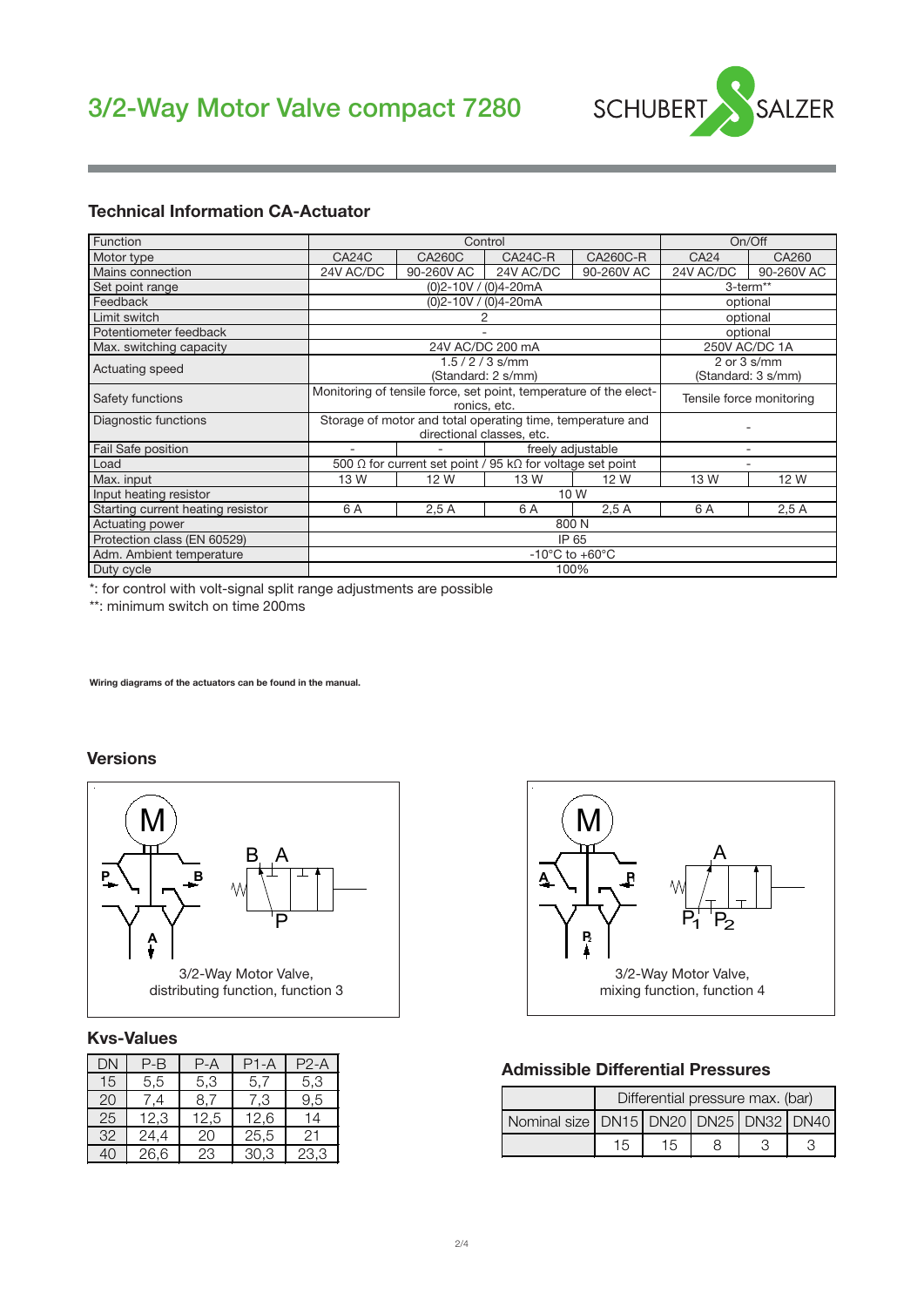# 3/2-Way Motor Valve compact 7280



## Ordering Number System

|                                                                                                                     | Article number |                |               |                |                |          |              |   |          |                |
|---------------------------------------------------------------------------------------------------------------------|----------------|----------------|---------------|----------------|----------------|----------|--------------|---|----------|----------------|
|                                                                                                                     | 7280/          |                | K             |                |                |          |              | S |          |                |
| Nominal size:                                                                                                       |                |                |               |                |                |          |              |   |          |                |
| <b>DN 15</b>                                                                                                        |                | 015            |               |                |                |          |              |   |          |                |
| <b>DN 20</b>                                                                                                        |                | 020            |               |                |                |          |              |   |          |                |
| <b>DN 25</b>                                                                                                        |                | 025            |               |                |                |          |              |   |          |                |
| <b>DN 32</b>                                                                                                        |                | 032            |               |                |                |          |              |   |          |                |
| <b>DN 40</b>                                                                                                        |                | 040            |               |                |                |          |              |   |          |                |
| Item:                                                                                                               |                |                |               |                |                |          |              |   |          |                |
| Valve                                                                                                               |                | $\vee$         |               |                |                |          |              |   |          |                |
| Valve without actuator                                                                                              |                | $\cup$         |               |                |                |          |              |   |          |                |
| Actuator                                                                                                            |                | $\overline{A}$ |               |                |                |          |              |   |          |                |
|                                                                                                                     |                |                |               |                |                |          |              |   |          |                |
| Body design:                                                                                                        |                |                |               |                |                |          |              |   |          |                |
| 3/2-Way Motor Valve, distributing function                                                                          |                |                | $\mathcal{S}$ |                |                |          |              |   |          |                |
| 3/2-Way Motor Valve, mixing function                                                                                |                |                | $\Delta$      |                |                |          |              |   |          |                |
| Connection:                                                                                                         |                |                |               |                |                |          |              |   |          |                |
| Withworth-thread                                                                                                    |                |                |               | $\overline{0}$ |                |          |              |   |          |                |
| NPT thread                                                                                                          |                |                |               | 5              |                |          |              |   |          |                |
| Body material:                                                                                                      |                |                |               |                |                |          |              |   |          |                |
| <b>Bronze</b>                                                                                                       |                |                |               |                | $\overline{1}$ |          |              |   |          |                |
|                                                                                                                     |                |                |               |                |                |          |              |   |          |                |
| Seating seal:                                                                                                       |                |                |               |                |                |          |              |   |          |                |
| <b>PTFE</b>                                                                                                         |                |                |               |                |                | $\Omega$ |              |   |          |                |
| Actuator:                                                                                                           |                |                |               |                |                |          |              |   |          |                |
| Control actuator CA24C, 24V AC/DC, with position electronic, stanard adjustment: control signal 4-20mA, feedback 4- |                |                |               |                |                |          | $\mathsf{C}$ |   |          |                |
| Control Actuator CA260C, 90-260V 50/60Hz, with position electronic, Standard adjustment 4-20mA, feedback 4-20mA, 2  |                |                |               |                |                |          | D            |   |          |                |
| On-Of (3-point) actuator CA24, 24V AC/DC                                                                            |                |                |               |                |                |          | E            |   |          |                |
| On-Off (3-point) actuator CA260, 90-260V, 50/60Hz                                                                   |                |                |               |                |                |          | F.           |   |          |                |
| Control plug:                                                                                                       |                |                |               |                |                |          |              |   |          |                |
| without                                                                                                             |                |                |               |                |                |          |              |   |          |                |
|                                                                                                                     |                |                |               |                |                |          |              |   |          |                |
| Safety position:                                                                                                    |                |                |               |                |                |          |              |   |          |                |
| without safety position                                                                                             |                |                |               |                |                |          |              |   |          |                |
| Spindle travelling into valve, set point time < 1.5 mm/sec                                                          |                |                |               |                |                |          |              |   | $\Omega$ |                |
| Spindle travelling out of valve, set point time < 1.5 mm/sec                                                        |                |                |               |                |                |          |              |   |          |                |
| Stroking times:                                                                                                     |                |                |               |                |                |          |              |   |          |                |
| Standard (2 s/mm for control actuators - 3 s/mm for on-off-actuators)                                               |                |                |               |                |                |          |              |   |          |                |
| $3 \text{ s/mm}$                                                                                                    |                |                |               |                |                |          |              |   |          | $\overline{4}$ |
| $1.5$ s/mm                                                                                                          |                |                |               |                |                |          |              |   |          | 5              |

| Ordering example:                                                    | 7280/025VK4010C                                                                 |  |  |  |
|----------------------------------------------------------------------|---------------------------------------------------------------------------------|--|--|--|
|                                                                      | 3/2-Way compact Motor valve Type 7280, DN 25, pipe thread acc. DIN 2999/ISO228, |  |  |  |
| bronze body, seating seal PTFE, control actuator BM24C/I, 24V AC/DC, |                                                                                 |  |  |  |
|                                                                      | control electronics 4-20 mA, position feedback 2-10V                            |  |  |  |